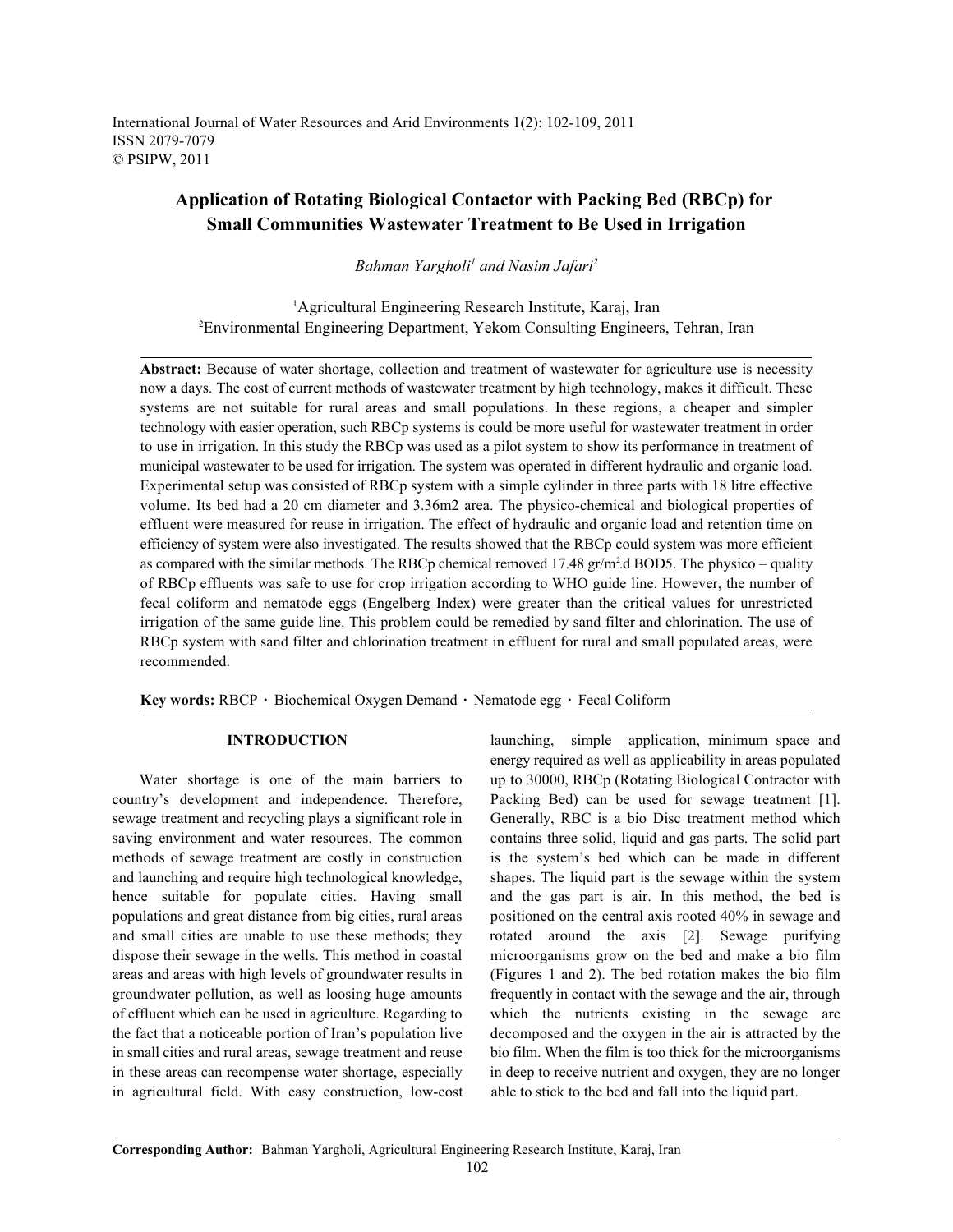*Intl. J. Water Resources & Arid Environ., 1(2): 102-109, 2011*

| Condition<br>& process | <b>Reactions</b>                   | substrate                               | Production & consum material |                   |                 |           |
|------------------------|------------------------------------|-----------------------------------------|------------------------------|-------------------|-----------------|-----------|
|                        |                                    | <b>RBC</b> bed Surface                  |                              |                   |                 |           |
| facultativ<br>e        | $NO_1 + CO$ $H_2O$                 |                                         |                              |                   | CO <sub>2</sub> | đ٦        |
| aerobic +<br>anaerobic | $\mathcal{C}H_2ON, NH_4 + O_2 - 1$ | <b>Diganic &amp; Inorganic</b><br>mater |                              |                   |                 |           |
| aerobic                | $CH2 + O2 \rightarrow CO2 + H2O$   |                                         | O <sub>2</sub>               | CH <sub>2</sub> 0 |                 | $NO2+NO3$ |

Fig. 1: Microorganisms and biochemical reactions in biofilm



Fig. 2: Profile of intrinsic bacterial population of biofilm (A), decrease of biofilm thickness (B)

wheels. It was popularized and known worldwide. [2] This study supports using a combined system found that increasing rotation speed up to 0.1-0.34m/s can UASB/RBC for treatment of domestic wastewater for raise the efficiency of system. Cheuny's research in 1986 reuse in irrigation. on effect of hydraulic retention time in RBC performance The purpose of this research is to test an improved indicated that high hydraulic retention time can increase model of RBC (called RBCp) and its performance in the BOD and ammoniac elimination rate [3]. [2] claimed municipal sewage treatment for reuse in agriculture. that sewage concentration, temperature, water load and disc rotation speed are effective factors in this treatment **METHODS AND MATERIALS** method. [4] presented a model of RBC, for sewage treatment in low-populated areas, designing with a jet In this research, RBCp was designed in laboratory mixed separator. this method was able to eliminate, scale (90×30 cm) with fiberglass (Figure 3) and divided to colloidal and suspended particles in JMC and biologically three equal parts through vertical plates. The parts were remove dissolved materials in RBC. The results of connected parallel to each other and equipped with mentioned method showed that the required retention sensitive cells to check pH and temperature. RBCp's bed time is 1-2 hours for municipal sewage treatment in 5- contains three steel rotating cylinders, each 20 cm in 30g/m2 organic load and 2-6 hours for ammoniac length and diameter. They were positioned and elimination [1-3]. Other researchers are mainly on RBC or rotated around the central axis. The cylinders' base was bio disk treatment. [5] presented a model of combined from latticed steel and their body from thin steel rods

The first RBC was invented in Germany with wooden UASB/RBC, for sewage treatment for irrigation purposes.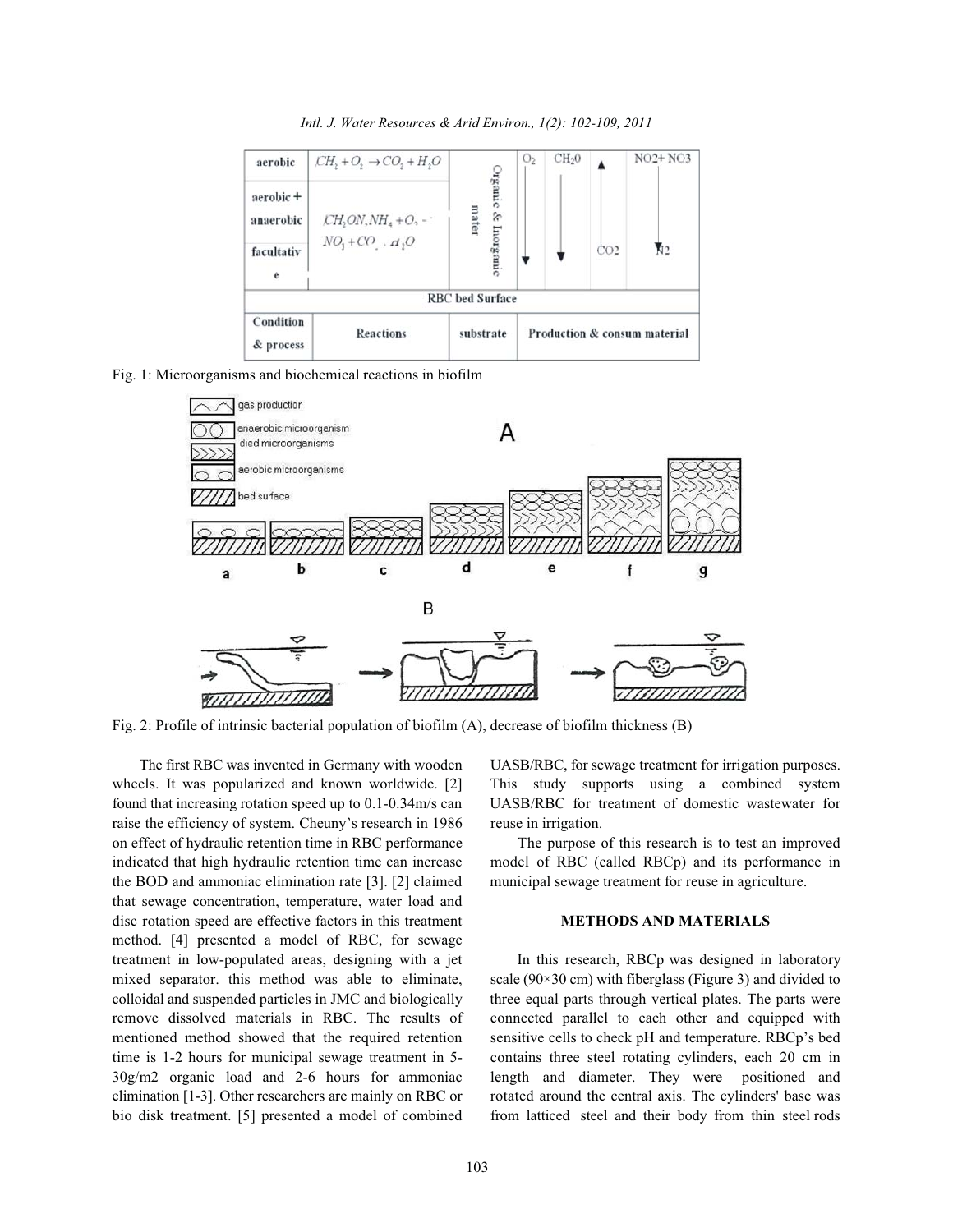

Fig. 3: Schematic representation of the RBCp pilot plant



propilen ball rings (Figure 4). These ball rings have the stable state whithin a week. Then, the system role of disc in RBC and resulted to this fact that the ratio performance was observed in three gradually increasing of surface (Specific surface) to volume of RBC is 3 times more than the common RBC. Therefore, the biofilm is stages rotation speed was 16 RPM (0.17 m/sec). increased as well as the system's effectiveness. The ball To evaluate the quality performance of RBCp in rings were put into the cylinders randomly and to avoid sewage treatment and producing usable effluents for stickiness caused by biofilm formation, about 15% of the space within the cylinders was left empty. The rotating were measured daily during each stage. After reaching the cylinders were positioned on the central axis and joined system to stable state, parameters such as NE (Nematode to the system with 5 ball-bearings. The rotation force egg), FC (Fecal coliform), EC (Electrical conductivity), generated by a electrical motor is transmitted to the axis carbonate, bicarbonate, Chloride, Boron and phosphate

through three gears and a chain and make the cylinders rotated. The gears diameters were chosen in the manner that allows the system rotates in two different speeds; besides their temperature was adjustable in a 15-35°C range. Tables 1 and 2 show the features of RBCp and its ball rings.

Fig. 4: Packing bed (ball-bearings) used in RBCp the first bio films were formed on the bed surface after pilot plant 10 days. Due to bio film formation, the system flow with 3 cm space. The cylinders were filled with poly with  $0.025 \text{m}^3/\text{m}^2$  water load. In this stage, RBCp reached a Some municipal wastewater taken from Ekbatan wastewater treatment plant inlet was sent into the RBCp as food (Table 3). RBCp was firstly launched with batch flow, the temperature was controlled in  $25 \pm 2.5^{\circ}$ C and changed to continuous. The first stage of research started 0.5- 0.075 - 0.1  $m^3/m^2$  water load, respectively. In these

irrigation, DO (dissolved oxygen), PH,  $NO<sub>3</sub>$  and  $BOD<sub>5</sub>$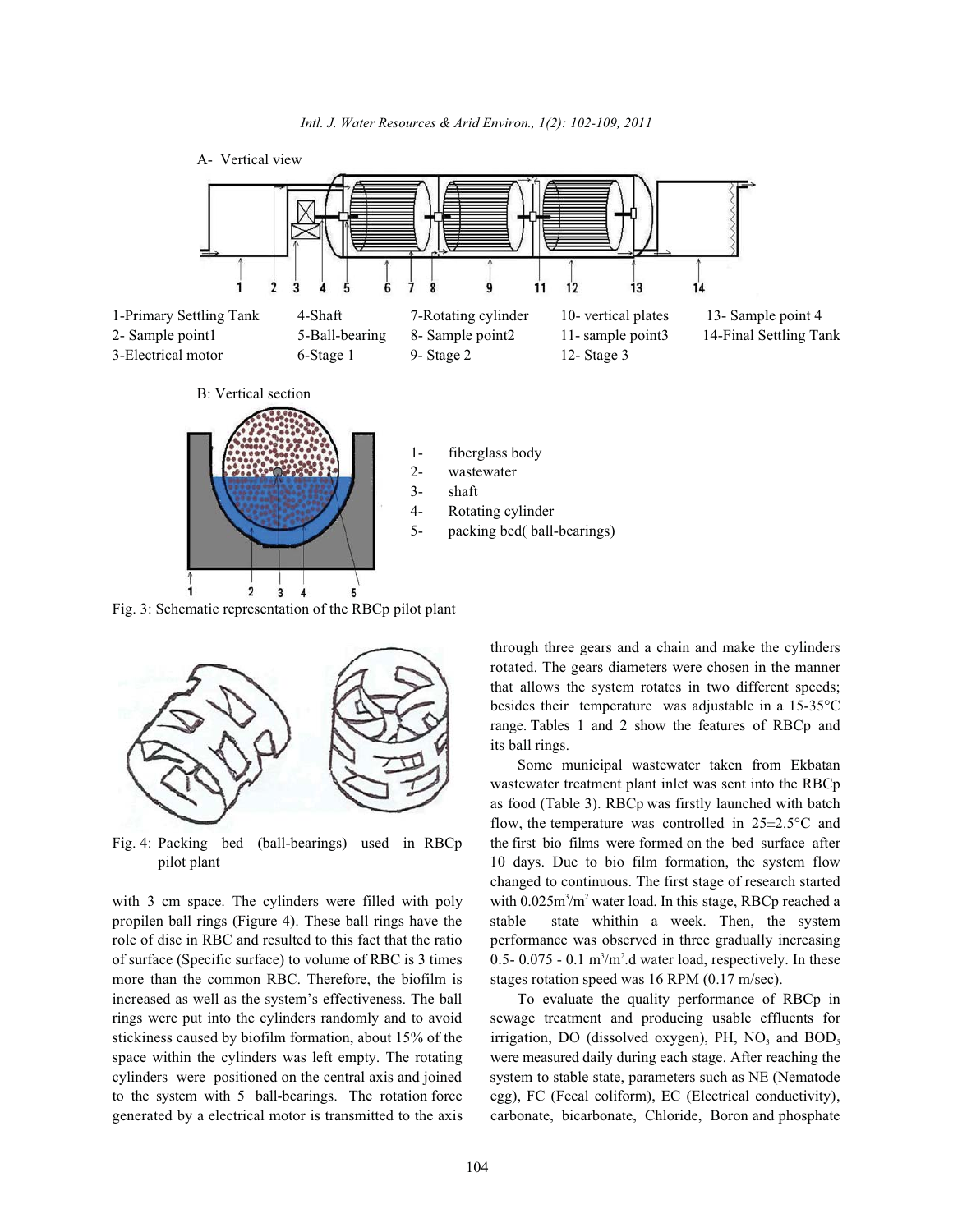|  |  | Intl. J. Water Resources & Arid Environ., 1(2): 102-109, 2011 |  |  |  |
|--|--|---------------------------------------------------------------|--|--|--|
|--|--|---------------------------------------------------------------|--|--|--|

Table 1: features of the ball ring used in the sample RBC

| type                                   | material                                                                             | Size (in)    | Density $(lb/ft^3)$ | Specific Surface $(ft^2/ft^3)$ | porosity       |
|----------------------------------------|--------------------------------------------------------------------------------------|--------------|---------------------|--------------------------------|----------------|
| Ball ring                              | Poly propilen                                                                        | $\mathbf{1}$ | 5.5                 | 210                            | 95%            |
|                                        | Table 2: features of RBCp pilot plant                                                |              |                     |                                |                |
| factor                                 |                                                                                      |              |                     |                                | quantity       |
| Length (m)                             |                                                                                      |              |                     |                                | 0.9            |
| Width (m)                              |                                                                                      |              |                     |                                | 0.3            |
| Height(m)                              |                                                                                      |              |                     |                                | 0.2            |
| Rotating cylinder length (m)           |                                                                                      |              |                     |                                | 0.2            |
|                                        | Rotating cylinder diameter (m)                                                       |              |                     |                                | 0.2            |
| Effective volume $(m^3)$               |                                                                                      |              |                     |                                | 0.18           |
| Bed total surface $(m2)$               |                                                                                      |              |                     |                                | 3.36           |
|                                        | Bed surface to volume ratio $m^2/m^3$                                                |              |                     |                                | 190            |
| Rotation per minute <sup>1</sup> (RPM) |                                                                                      |              |                     |                                | $16-19$        |
|                                        | Rotation speed <sup>2</sup> (m/sec)                                                  |              |                     |                                |                |
|                                        | Temperature <sup>3</sup> (centigrade)                                                |              |                     |                                |                |
| Hydraulic load $(4m^3/m^2.d)$          |                                                                                      |              |                     |                                | $0.025 - 0.10$ |
| 1.                                     | Rotation per minute is adjustable in 16-20 range.                                    |              |                     |                                |                |
| 2.                                     | Rotation speed is adjustable in 0.17-0.20 m/s range.                                 |              |                     |                                |                |
| 3.                                     | The temperature is adjustable in $15-35\pm2.5$ range.                                |              |                     |                                |                |
| 4.                                     | The water load is adjustable in $0.025$ -0.1m <sup>3</sup> /m <sup>2</sup> .d range. |              |                     |                                |                |
|                                        | Table 3: Composition of influent wastewater                                          |              |                     |                                |                |
| factor                                 |                                                                                      |              |                     |                                | Quantity       |
| Dissolved oxygen (mg/l)                |                                                                                      |              |                     |                                | $\theta$       |
| pH                                     |                                                                                      |              |                     |                                | $7.8 - 7.1$    |
|                                        | Total Nitrogen(mg/l)                                                                 |              |                     |                                |                |
| Total Suspended Solids(mg/l)           |                                                                                      |              |                     |                                | 180-220        |
| BOD(mg/l)                              |                                                                                      |              |                     |                                | 225            |
| Total Nitrogen (mg/l)                  |                                                                                      |              |                     |                                | 53             |
| Fecal Coliform (MPN/100ml)             |                                                                                      |              |                     |                                | 130000000      |
| Nematode Egg (N/1000ml)                |                                                                                      |              |                     |                                | 12             |

had been analyzing in each stage. Fecal Coliform (FC) measurement was done two by two with Briliant green Bile is consumed in the first stage and the following stages broth and Tripton Water culture medium and storing in have negligible effect on  $BOD_5$  elimination, though, as the 44.5°C for 48 hours [6]. Nematode Egg (NE) was measured water load increases the following stages become more through Balenger method [7] and all physical and influential. Following the increase in the water load, more biological experiments were done according to standard  $BOD<sub>s</sub>$  is seen in the system outlet due to decrease in methods' guidelines [6]. To do chemical and physical waste water hydraulic retention time. Decreasing of this experiments, 1-liter plastic bottles pre-washed with factor results from decreasing of heterotrophic distilled water and to investigate biological factors microorganisms and ammonia oxidant exposure time.

discussion will focus on PH,  $BOD<sub>5</sub>$  and nitrate. As seen in amount of effluent parameters increases.

0.5 -liter sterilized glass bottles were used. Therefore,  $96.8\%$  BOD<sub>s</sub> elimination rate in 0.025 m<sup>3</sup>/m<sup>2</sup> **RESULTS** Dissolved oxygen concentration was zero in the waste The study indicates that except nitrate,  $BOD<sub>s</sub>$  and PH, increased after passing three  $BOD<sub>s</sub>$  stages and maximized other parameters have not been changed significantly in the outlet flow. Drop in hydraulic retention time during different stages of the research. Therefore, the decreases the dissolved oxygen concentration, fewer results are presented in general and the main part of the amount of oxygen is accessible to microorganisms and the Figure 5, when the water load is low the main part of  $BOD<sub>s</sub>$ water load decline to  $77.7\%$  in 0.1 m<sup>3</sup>/m<sup>2</sup>.d water load. water before entrance to the system, but it has been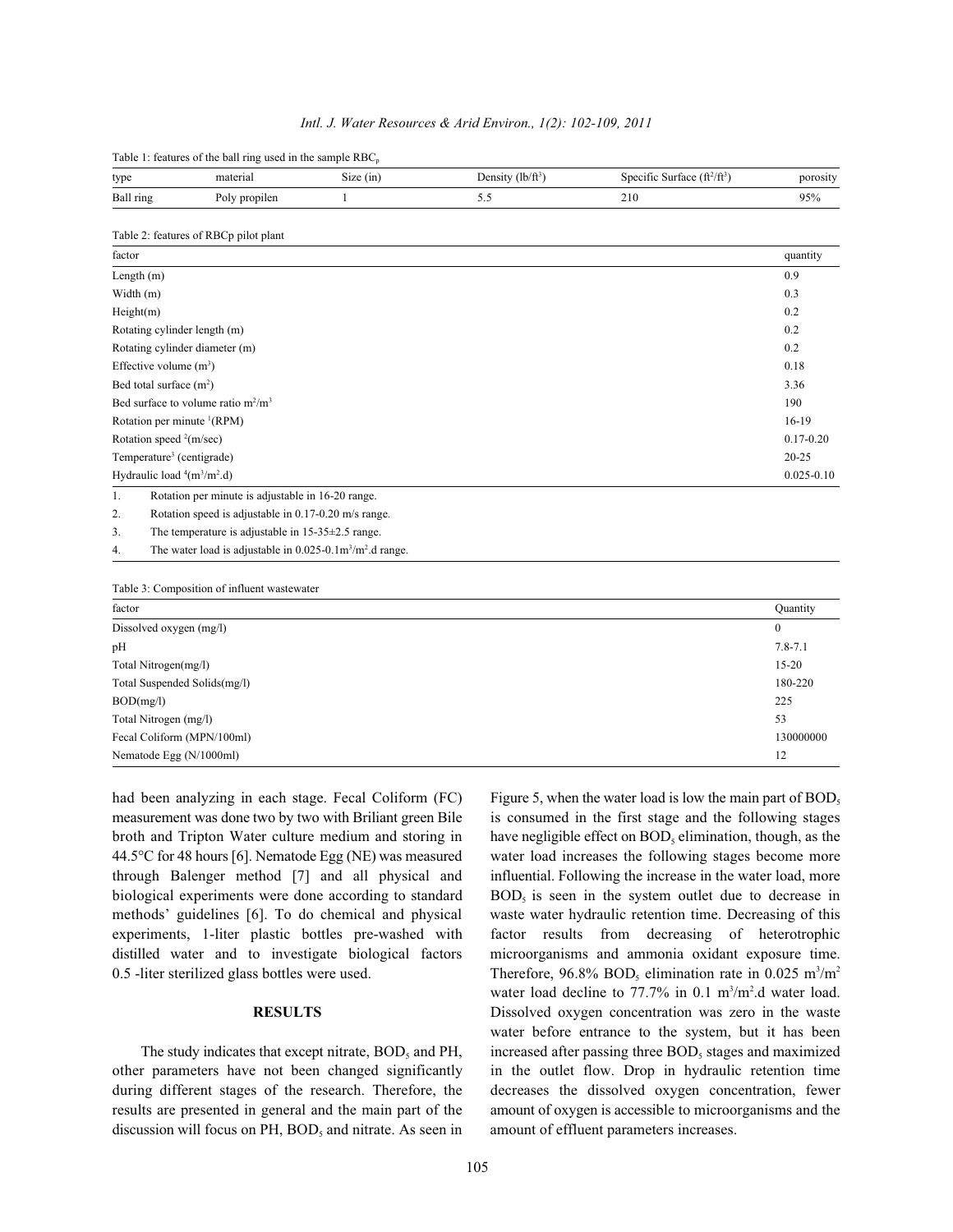

*Intl. J. Water Resources & Arid Environ., 1(2): 102-109, 2011*

Fig. 5: Effluent DO and BOD concentration from stages in different hydraulic load



Fig. 6: Effluent pH and nitrate concentration from stages in different hydraulic load



Fig. 7: Effluent pH and nitrate concentration in different hydraulic load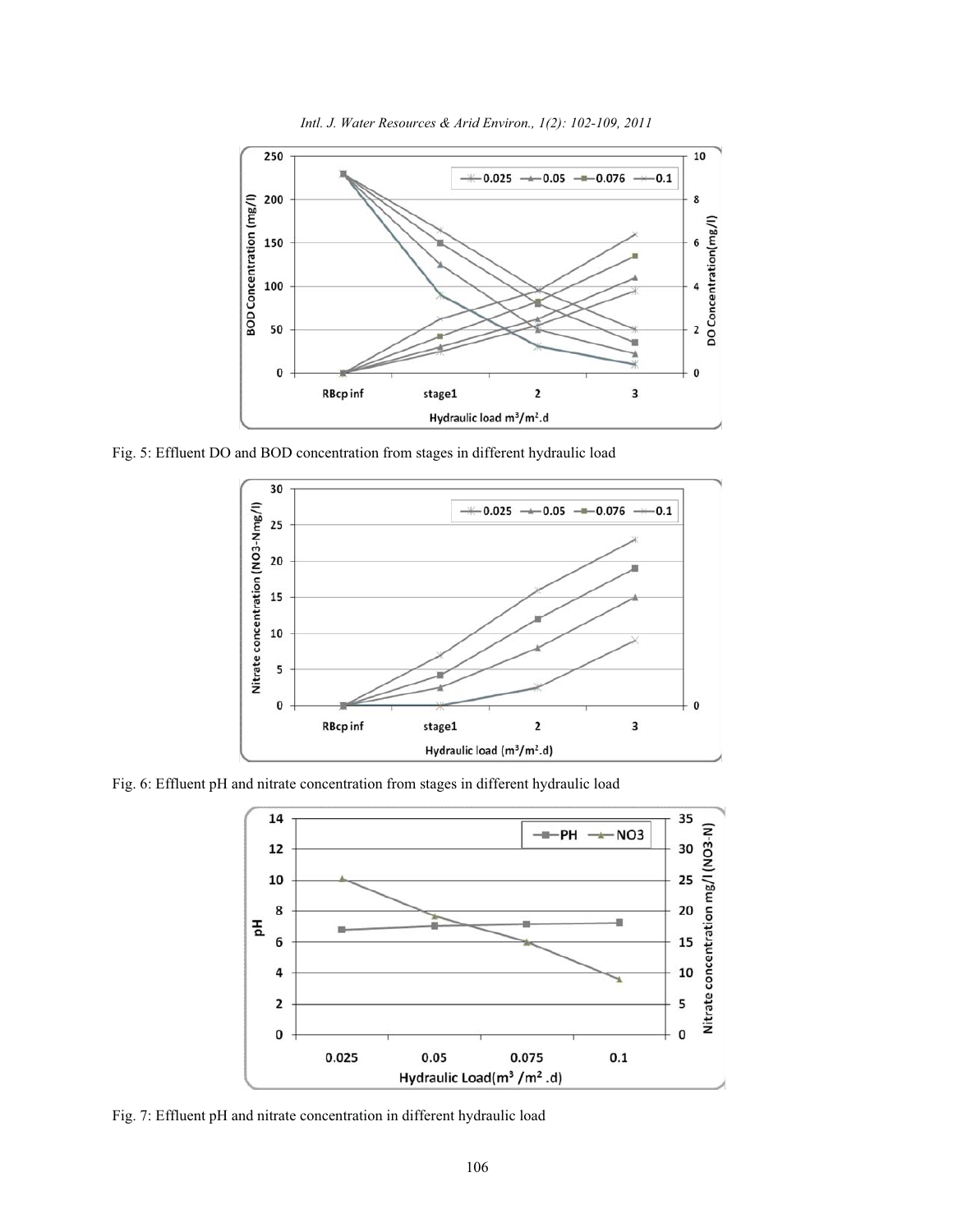



Fig. 8: Relationship between effluent BOD concentration and Hydraulic load



Fig. 9: Relationship between effluent BOD concentration and organic load

relationship with the concentration of organic matters compounding with bicarbonate ion and making carbonic existing in the effluent; the more effluent  $BOD<sub>s</sub>$  the less acid. Nitro-compounds and organic materials elimination nitrification. The results support the previous researches. are calculated through the following equations. According to previous studies, nitrifying organism (nitrosomonas and nitrobacter) has no nitrification ability in existence of high organic matters concentration; they start nitrification only when organic materials concentration drops significantly [8]. It is also observed that following the increase in water load and decrease in retention time, the effluent  $BOD_5$  concentration raises and  $5$  Figures 8 and 9 indicate the relationship the effluent nitrate concentration drops. Besides, in 0.1 between water load and effluent  $BOD<sub>5</sub>$  concentration  $m<sup>3</sup>/m<sup>2</sup>$ .d water load, there is no nitrification in the first as well as the relationship between organic load and stage due to the short retention time and nitrate effluent  $BOD<sub>s</sub>$  concentration which can be used in concentration of 24mg/1 in 0.025 water load decreases to designing RBCp system with 0.025-0.1 m<sup>3</sup>/m<sup>2</sup>.d range of  $9 \text{mg}/1$  in 0.1 m<sup>3</sup>/m<sup>2</sup>.d water load. Figure 7 shows that water load and 5-25 g/m<sup>2</sup> range of organic load for increase in nitrate concentration can decrease pH rate, municipal sewage.

Figure 6 shows that nitrification rate has reverse which can be explained by  $H^+$  production and its

$$
\mathcal{L}H_1O + O_2 + Hetrotroph \text{ microorganisms} \rightarrow CQ_1 + H_2O + New cells
$$
\n
$$
\mathcal{L}H_2ON, NH_4^* + O_2 + \text{microorganisms} \rightarrow NO_3 + CO_2 + H_2O + New cells
$$
\n
$$
35 NH_4^* + 76O_2 + 109HCO_3 + \text{Nitrosmonas} \rightarrow C_5H_7NO_2 + 54NO_2^- + 104H_2CO_3
$$
\n
$$
400 NO_2^- + NH_4^* + 4H_2CO_3 + HCO_3 + 165O_2 + \text{Nitrobacter} \rightarrow C_5H_7NO_2 + 3H_2O + 400 NO_2^-
$$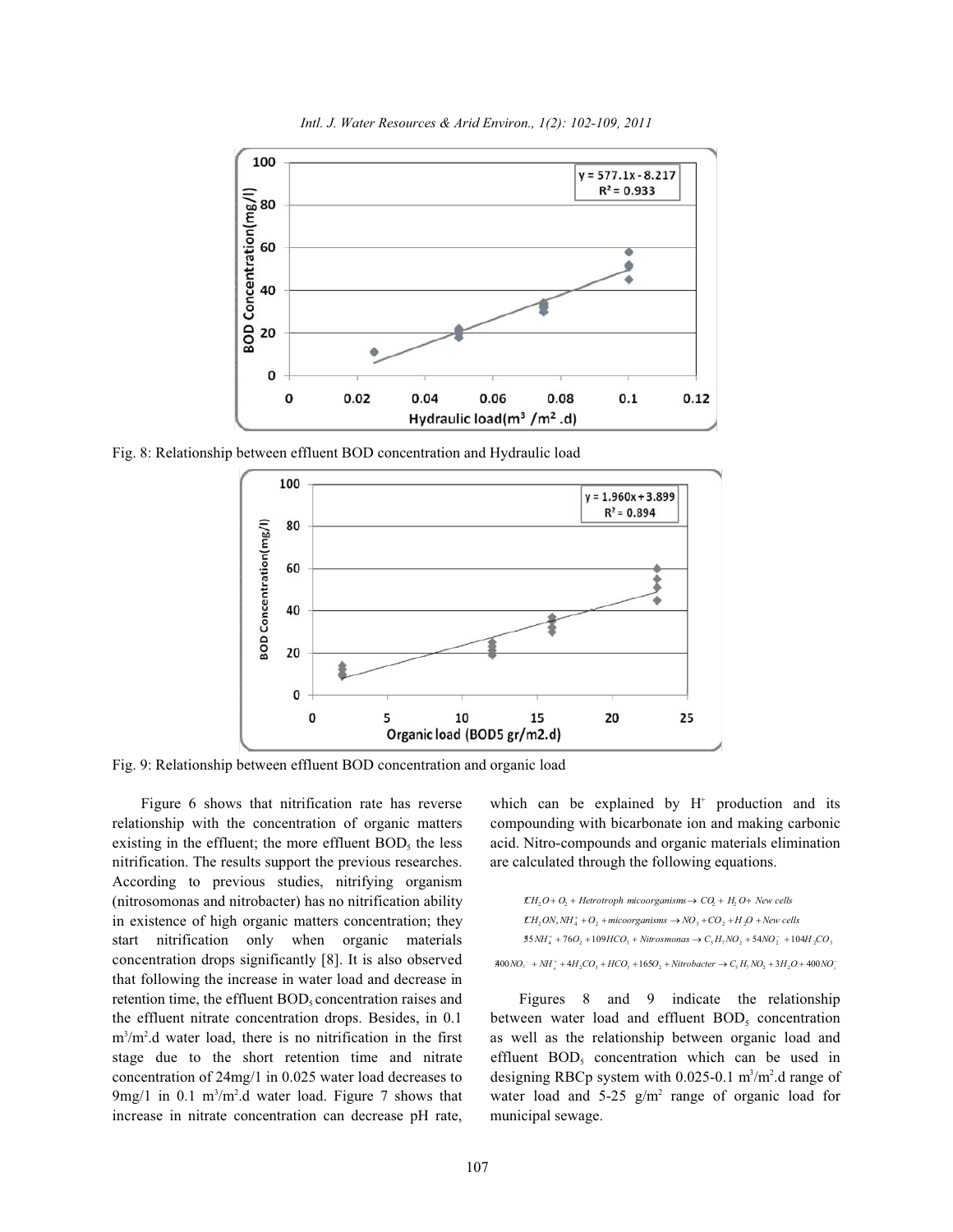| Factor           | Unit                     | Effluent                   | Standard limit      | acceptable     | unacceptable               |  |
|------------------|--------------------------|----------------------------|---------------------|----------------|----------------------------|--|
| pH               | $\overline{\phantom{a}}$ | $6.8 - 7.29$               | FAO                 | $6.5 - 8.4$    | $\ast$                     |  |
|                  |                          |                            |                     |                |                            |  |
| C1               | mg/1                     | 47.2                       | <b>FAO</b>          | 100            | $\ast$                     |  |
| Na               | mg/1                     | 34.3                       | <b>FAO</b>          | 70             | $\ast$                     |  |
| $\boldsymbol{B}$ | mg/1                     | 0.28                       | <b>FAO</b>          | 0.7            | $\ast$                     |  |
| CO <sub>3</sub>  | mg/1                     | 47.6                       | <b>FAO</b>          | 100            | * H C O 3                  |  |
|                  | mg/1                     | 82                         | <b>FAO</b>          | 90             | $\ast$<br>N<br>$H_4$       |  |
|                  | $mg/l$ (NH4-N)           | $0 - 4$                    | IRIEPO <sup>1</sup> | 5              | $*$<br>P<br>O <sub>4</sub> |  |
|                  | $mg/l$ (PO4)             | 31                         | <b>IRIEPO</b>       | 50             | *<br>B<br>$O$ D            |  |
|                  | mg/l                     | $11 - 50$                  | <b>IRIEPO</b>       | 100            | $\ast$<br>S<br>A R         |  |
|                  | $\overline{\phantom{a}}$ | 0.8                        | <b>FAO</b>          | $\overline{3}$ | $\ast$<br>$S$ $S$<br>Т     |  |
|                  | mg/1                     | 35                         | <b>IRIEPO</b>       | 100            | $\ast$<br>D S<br>T         |  |
|                  | mg/1                     | 550                        | <b>FAO</b>          | $<$ 2000       | $\ast$                     |  |
| Fecal coliform   | MPN/100ml                | $1.8 - 5.2 \times 10^{-2}$ | <b>WHO</b>          | $\leq 1000$    | $\ast$                     |  |
| Nematode egg     | N/1000ml                 | $3 - 5$                    | <b>WHO</b>          | $\leq$ 1       | $\ast$                     |  |

*Intl. J. Water Resources & Arid Environ., 1(2): 102-109, 2011*

Table 4: Comparison effluent quality for reuse in irrigation

1-Islamic republic iran Environ Protection Organization

References: [8,9]

in the effluent shows that oxygen demand and mixture is effluent is filtered with a sand filter and disinfected done more appropriately in this method comparing to with chlorination. original (common) RBCs. The qualitative study of the effluent indicates that RBCp can eliminate BOD<sub>5</sub> up to **Suggestions and Implications:** Regarding the low cost of 17.48  $g/m^2$  which is lower than the original RBC RBCp construction and launching and utilization and its performance (23.75 g/m<sup>2</sup>.d) [2,9]. Regarding the high ratio significant efficiency in municipal sewage treatment in the of surface to volume in RBCp (three times more than the studied water load and its applicability in small population original RBC) it can be concluded that RBCp effectiveness areas, it is suggested that the decision makers in ministry and efficiency in identical volume unit is 2 times higher of energy, ministry of agriculture and environmental than that of other methods. Since the main purpose of this organization encourage its utilization in rural areas, small research is to study the RBCp performance in producing cities and towns. effluent appropriate for irrigation, observing the summarized results of the effluent and comparing them **REFERENCES** with WHO, FAO and Environmental Organization standards Ttable 4), shows that the chemical and physical 1. Giusepped, A., 1997. Rotating Biological Contactor quality of the produced effluent is not only appropriate Solid Contact System for The treatment of for the unrestricted irrigation of agricultural crops but Wastewater from small Communities. Wat. Sci. Tech., also, it is included significant amounts of nutrients in 35(6). nitrate and phosphate form which can be attracted by the 2. Calvin, P.C. Pooh and J. Mikucki, 1975. Factors plants. Controling RBC Performanc. J. Wat. Pollut. Control.

The biological study of the effluent quality Fed., 51(3): 601-611. suggests that the number of FC and NE exceeds 3. Ahn, K.H. and J.S. Cang, 1991. Performance the standard norms and makes it inappropriate for Evaluation of compact RBC settling tank system. unrestricted irrigation. Besides, the bicarbonate Wat. Sci. Tech., 23(10): 1467-1476. concentration in the effluent is more than the standard 4. Watanabe and Y.K. Iwasaki, 2003. Performance of jet norms so it is not usable in sprinkler irrigation but Mixed separator and rotating Biological contactor. it can be used in other methods of irrigation. Due to Wat. Sci. Tech., 53(6): 63-70.

**DISCUSSION** efficient performance of sand filters in NE elimination, The high concentration of dissolved oxygen existing criterion in case of NEs and coliform bacteria, the RBCp it is suggested that to reach suggested sanitary

- 
- 
- 
-